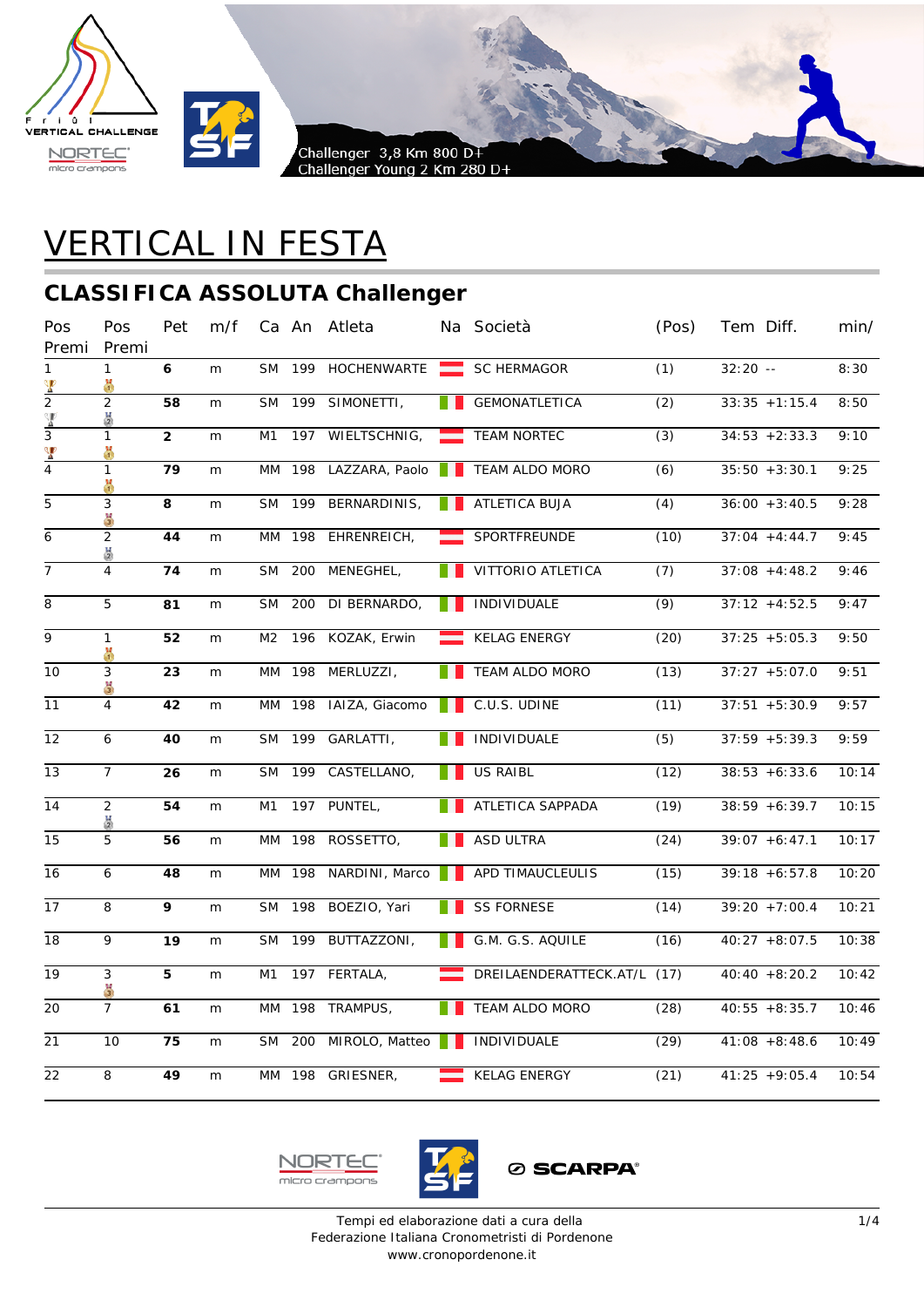



## VERTICAL IN FESTA

| Pos<br>Premi | Pos<br>Premi        | Pet            | m/f |                |        | Ca An Atleta           |    | Na Società                                         | (Pos) | Tem Diff.                     | min/  |
|--------------|---------------------|----------------|-----|----------------|--------|------------------------|----|----------------------------------------------------|-------|-------------------------------|-------|
| 23           | 1<br>ă              | 50             | m   |                |        | U19 200 PETRIS,        |    | G.S. STELLA ALPINA A.S.D. (18)                     |       | $41:33 + 9:13.6$              | 10:56 |
| 24           | 11                  | 78             | m   |                |        | SM 199 FADI, Andrea    | H. | GEMONATLETICA                                      | (25)  | $41:39 + 9:19.0$              | 10:57 |
| 25           | 9                   | 47             | m   |                | MM 198 | NADALUTTI,             |    | PODISMO BUTTRIO                                    | (27)  | $41:57 + 9:37.2$              | 11:02 |
| 26           | 10                  | 27             | m   |                | MM 198 | CLERBOIS,              |    | INDIVIDUALE                                        | (26)  | $42:07 + 9:47.3$              | 11:05 |
| 27           | 11                  | 37             | m   |                |        | MM 198 FORABOSCO,      |    | ATLETICA MOGGESE                                   | (22)  | $42:13 + 9:53.3$              | 11:06 |
| 28           | 12                  | 67             | m   |                |        | MM 198 ZANI, Francesco |    | <b>INDIVIDUALE</b>                                 | (23)  | 42:58 +10:38.2 11:18          |       |
| 29           | $\overline{4}$      | 57             | m   | M1             |        | 196 SILEA, Ovidiu      |    | ATLETICA BUJA                                      | (30)  | 43:16 +10:55.8 11:23          |       |
| 30           | $\mathbf{1}$<br>ö   | 20             | f   | SF             | 199    | CESCUTTI, Alice        |    | TEAM ALDO MORO                                     | (37)  | 44:10 +11:50.1 11:37          |       |
| 31           | 5                   | $\overline{7}$ | m   | M1             | 197    | DELLA MEA,             |    | TEAM ALDO MORO                                     | (8)   | $44:21 + 12:01.4$             | 11:40 |
| 32           | 13                  | 46             | m   |                |        | MM 198 FOSCARINI,      |    | A.S.D. BANDIZIOL                                   | (31)  | 45:01 +12:41.2 11:50          |       |
| 33           | 14                  | 77             | m   |                |        | MM 197 SPECOGNA,       |    | G.S.A. PULFERO                                     | (35)  | $45:33 + 13:13.7$ 11:59       |       |
| 34           | 12                  | 51             | m   |                |        |                        |    | SM 199 PETRIS, Daniele   G.S. STELLA ALPINA A.S.D. | (34)  | 45:47 +13:27.7 12:03          |       |
| 35           | $\overline{2}$      | 80             | m   | M <sub>2</sub> |        | 196 DASSI, Sergio      |    | TIMAUCLEULIS                                       | (47)  | 45:53 +13:33.7 12:04          |       |
| 36           | 6                   | 73             | m   | M1             | 197    | MAZZILIS,              |    | APD TIMAUCLEULIS                                   | (40)  | 46:02 +13:42.5 12:07          |       |
| 37           | $\mathbf{1}$        | 13             | f   | MF             |        | 197 MARTIN, Jaska      |    | TEAM ALDO MORO                                     | (45)  | 46:12 +13:52.3 12:09          |       |
| 38           | 13                  | 28             | m   | <b>SM</b>      | 199    | COLETTI,               |    | TEAM ALDO MORO                                     | (43)  | 46:12 +13:52.6 12:09          |       |
| 39           | 14                  | 34             | m   |                | SM 199 | BRESICH,               |    | INDIVIDUALE                                        | (36)  | 46:27 +14:07.2 12:13          |       |
| 40           | 1<br>X              | 15             | f   |                |        | M1F 197 STURM-BEGUSC   |    | <b>SC LAUFSPORT</b>                                | (46)  | $46:29 + 14:09.1$             | 12:14 |
| 41           | $\overline{7}$      | 68             | m   | M1             | 197    | KRÖPFL, Reini          |    | SPORTFREUNDE                                       | (33)  | 46:29 +14:09.7 12:14          |       |
| 42           | 8                   | 38             | m   | M1             |        | 197 FUSETTI, Davide    |    | TEAM ALDO MORO                                     | (42)  | $46:36 + 14:16.7$ 12:16       |       |
| 43           | 3<br>$\frac{17}{3}$ | 32             | m   | M <sub>2</sub> |        | 196 DEL ZOTTO,         |    | G.S.A. PULFERO                                     | (52)  | 46:51 +14:31.1 12:19          |       |
| 44           | 2<br>$\frac{11}{2}$ | 70             | f   | MF             |        | 198 MAIERON, Irene     |    | APD TIMAUCLEULIS                                   | (44)  | 46:51 +14:31.2 12:19          |       |
| 45           | 9                   | 29             | m   | M1             |        | 197 COPETTI, Flavio    |    | MARATONA MAGNANO                                   | (55)  | $47:06 + 14:46.2 \quad 12:23$ |       |

**NORT** F micro crampons



**Ø SCARPA®**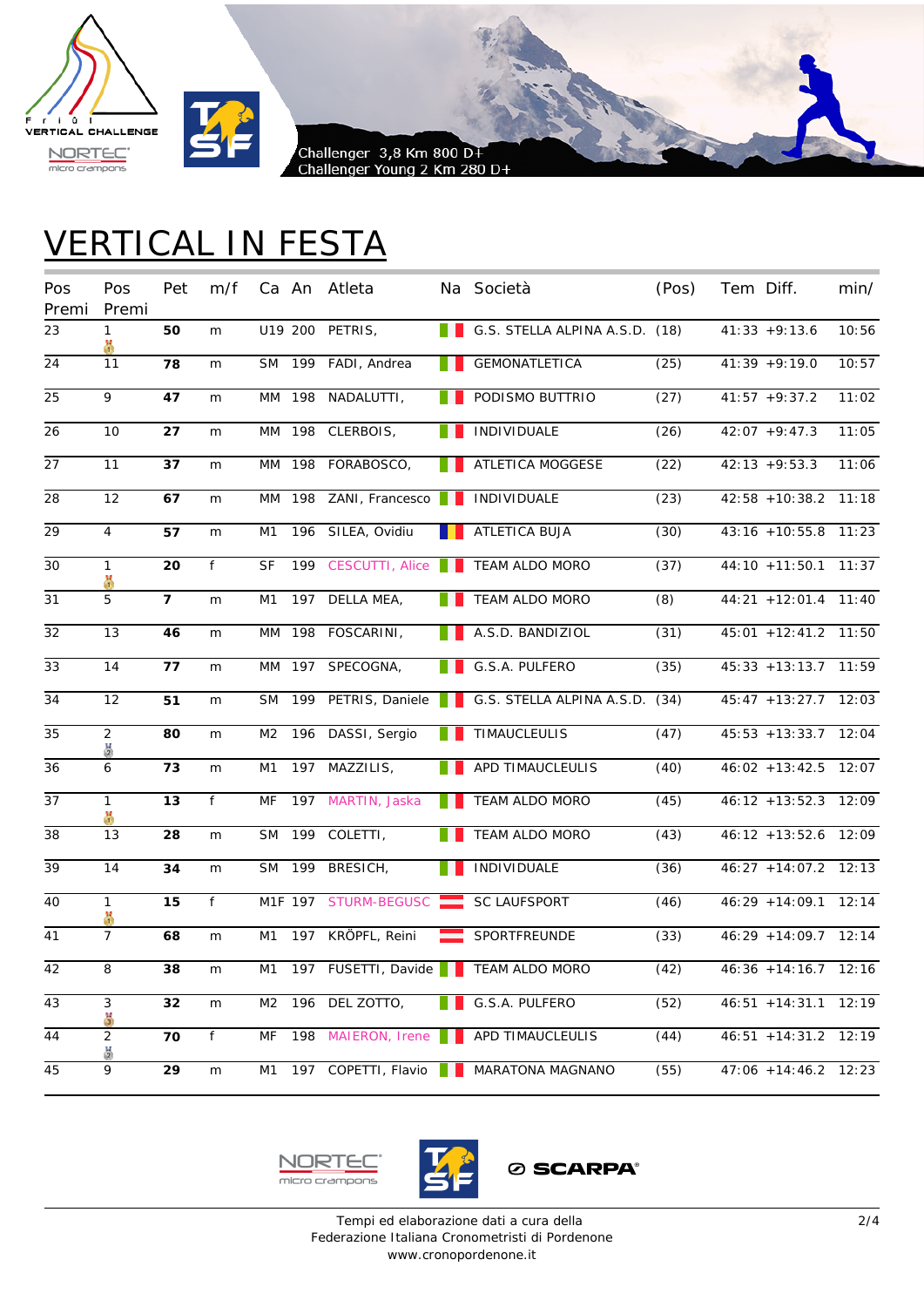



# VERTICAL IN FESTA

| Pos<br>Premi    | Pos<br>Premi        | Pet          | m/f |           |        | Ca An Atleta                    |   | Na Società                     | (Pos) | Tem Diff.               | min/  |
|-----------------|---------------------|--------------|-----|-----------|--------|---------------------------------|---|--------------------------------|-------|-------------------------|-------|
| 46              | $\overline{2}$<br>품 | 10           | f   | SF        |        | 198 MIKL, Elisabeth TEAM NORTEC |   |                                | (51)  | $47:07 + 14:47.4$       | 12:24 |
| 47              | 15                  | 63           | m   |           |        | MM 198 VALVASON,                |   | MARATONA MAGNANO               | (39)  | 47:12 +14:52.0 12:25    |       |
| 48              | $\mathbf{1}$<br>¥   | 25           | f   |           |        | M2F 196 CANDOTTI,               |   | G.S. STELLA ALPINA A.S.D. (48) |       | $47:58 + 15:38.5$       | 12:37 |
| 49              | 15                  | 65           | m   | <b>SM</b> |        | 199 VERONA,                     |   | INDIVIDUALE                    | (38)  | 48:07 +15:47.4 12:39    |       |
| 50              | $\overline{4}$      | 76           | m   | M2        |        | 196 PAGLIETTI,                  |   | AZZANO RUNNERS                 | (41)  | $50:00 + 17:40.1$ 13:09 |       |
| 51              | 16                  | 72           | m   |           | MM 198 | MATOY, Kurt                     | ▅ | SPORTFREUNDE                   | (54)  | $51:05 + 18:45.1$ 13:26 |       |
| 52              | 16                  | 41           | m   |           | SM 199 | COMISSO,                        |   | <b>INDIVIDUALE</b>             | (49)  | $51:07 + 18:47.4$ 13:27 |       |
| 53              | 17                  | 21           | m   |           | MM 198 | NOACCO,                         |   | MARATONINA UDINESE             | (57)  | $52:05 + 19:45.1$       | 13:42 |
| 54              | 17                  | 59           | m   | <b>SM</b> |        | 199 TOMASETIG,                  |   | G.S.A. PULFERO                 | (32)  | $52:12 + 19:52.5$       | 13:44 |
| 55              | 18                  | 30           | m   |           |        | MM 198 CRAPIZ, Giulio           |   | <b>GRUPPO MARCIATORI</b>       | (56)  | 52:18 +19:57.8 13:45    |       |
| 56              | 18                  | 33           | m   | <b>SM</b> | 198    | DELLA MEA,                      |   | INDIVIDUALE                    | (58)  | $52:44 + 20:24.0$ 13:52 |       |
| $\overline{57}$ | 19                  | 35           | m   |           |        | MM 198 FADINI, Matteo           |   | <b>GSD VAL GLERIS</b>          | (50)  | $52:55 + 20:35.7$ 13:55 |       |
| 58              | $\mathbf{1}$<br>ă   | 71           | m   | VM        |        | 194 SBRIZZAI,                   |   | TEAM ALDO MORO                 | (61)  | $54:17 + 21:57.1$ 14:17 |       |
| 59              | $\overline{2}$<br>ă | 66           | m   | VM        |        | 195 VEZZI, Fulvio               |   | CARNIATLETICA                  | (60)  | 55:59 +23:38.9 14:43    |       |
| 60              | 10                  | 53           | m   | M1        |        | 197 PRAVISANO,                  |   | <b>GS ALPINI UDINE</b>         | (59)  | $56:27 + 24:07.4$ 14:51 |       |
| 61              | 20                  | 60           | m   |           |        | MM 198 TRAMPUS,                 |   | INDIVIDUALE                    | (53)  | $58:02 + 25:42.1$ 15:16 |       |
| 62              | $\overline{2}$      | 18           | f   |           |        | M1F 197 COMINOTTO,              |   | <b>INDIVIDUALE</b>             | (62)  | $1:01: +29:12.3$        | 16:11 |
| 63              | $\overline{2}$      | 31           | f   |           |        | M2F 196 DEL FABRO,              |   | CARNIATLETICA                  | (63)  | $1:05: +33:01.7$ 17:12  |       |
| 64              | 3                   | 43           | f   | MF        |        | 198 DALLA COSTA,                |   | INDIVIDUALE                    | (65)  | $1:14: +42:37.0$ 19:43  |       |
| 65              | 21                  | 36           | m   |           |        | MM 197 FILIPUZZI,               |   | INDIVIDUALE                    | (64)  | $1:21: +49:39.6$ 21:34  |       |
| <b>NA</b>       |                     | 69           | m   |           |        | MM 198 IOB, Marco               |   | <b>VELOX</b>                   |       |                         |       |
| <b>NP</b>       |                     | $\mathbf{1}$ | f   |           |        | M1F 197 KLEINBICHLER,           |   | <b>SC LAUFSPORT</b>            |       |                         |       |
| NP.             |                     | 3            | m   |           |        | MM 198 DELLA MEA,               |   | <b>TEAM NORTEC</b>             |       |                         |       |